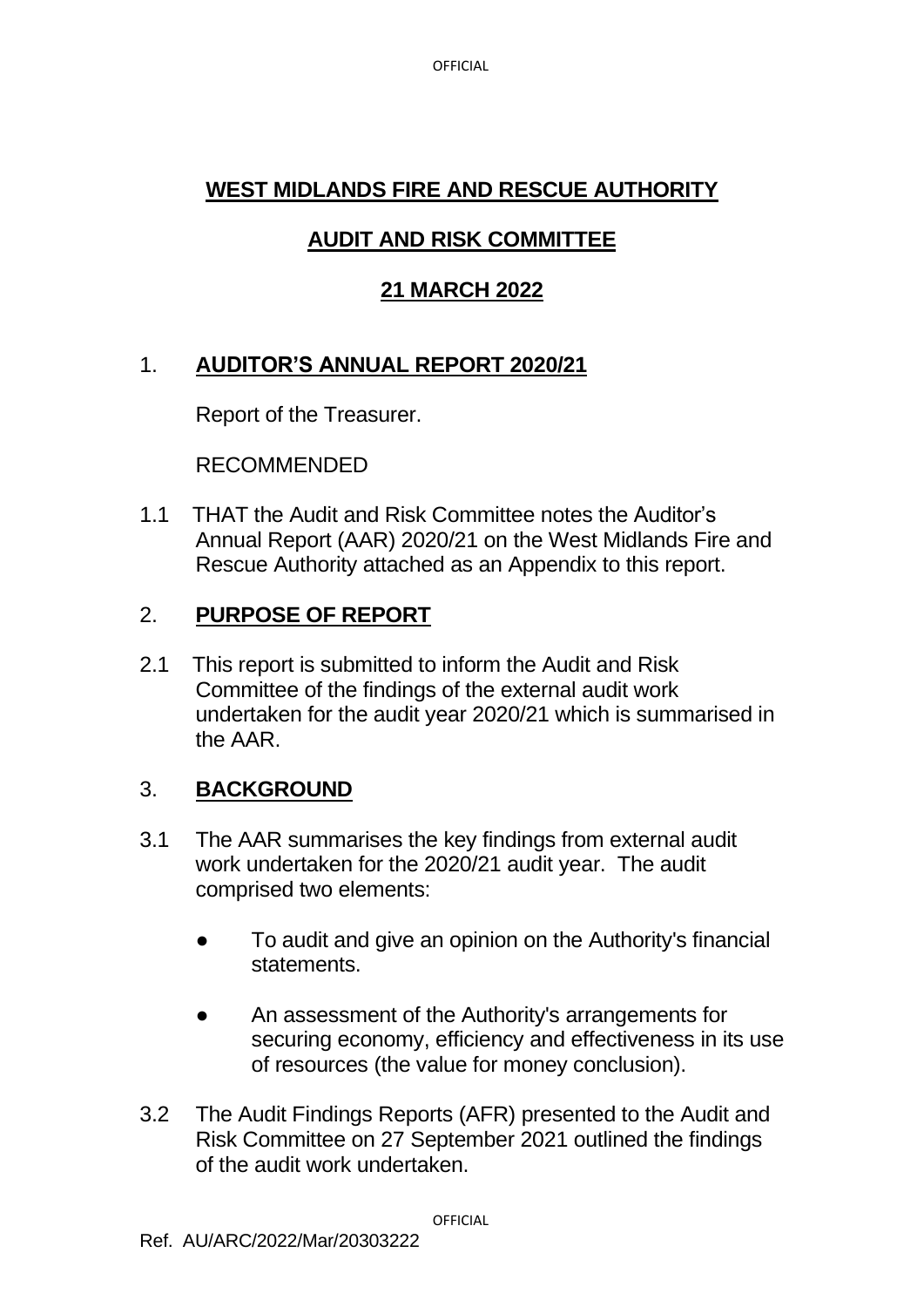**OFFICIAL** 

- 3.3 The auditor issued an unqualified opinion on the Authority's 2020/21 financial statements included in the Authority's Statement of Accounts on 19 October 2021.
- 3.4 As part of the external audit work programme, the auditor was also required to provide a value for money conclusion. In carrying out this work the auditor is required to follow the National Audit Office (NAO)'s Code of Audit Practice (the Code) and Auditor Guidance Note (AGN) 03. The NAO Code specifies the following criterion for auditors to evaluate:
	- Financial Sustainability
	- Governance
	- Improving economy, efficiency and effectiveness
- 3.5 As a consequence of this work, the auditor concluded that for 2020/21 the Authority had proper arrangements in all significant respects to secure economy, efficiency and effectiveness and to ensure it delivered value for money in its use of resources.
- 3.6 The Treasurer has been consulted and has agreed the content of the AAR.
- 3.7 Representatives from Grant Thornton will present and explain the findings detailed in the AAR to the Audit and Risk Committee.

## 4. **EQUALITY IMPACT ASSESSMENT**

4.1 In preparing this report an initial Equality Impact Assessment is not required and has not been carried out. The matters contained in this report will not lead to and/or do not relate to a policy change.

# 5. **LEGAL IMPLICATIONS**

5.1 There is a legal requirement for the Authority to consider the AAR Statutory Instrument 2015 No. 234 – The Accounts and Audit Regulations 2015.